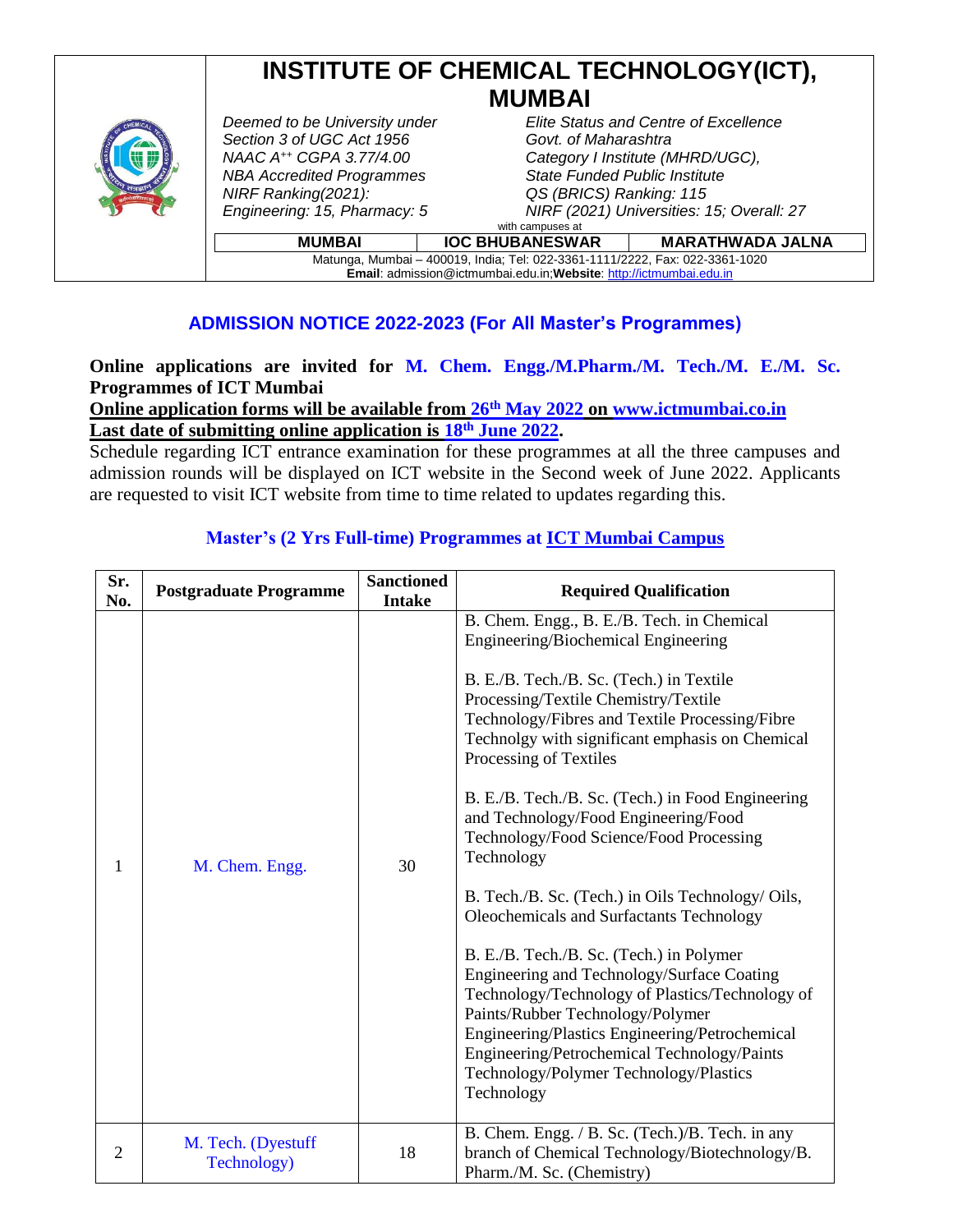| 3              | M. Tech. (Oils,<br>Oleochemicals and<br><b>Surfactants Technolgy</b> ) | 18 | B. Chem. Engg./B. Sc. (Tech.)/B. Tech. in any<br>branch of Chemical Technology and Engineering                                                                                                                                                                                                                                                                      |
|----------------|------------------------------------------------------------------------|----|---------------------------------------------------------------------------------------------------------------------------------------------------------------------------------------------------------------------------------------------------------------------------------------------------------------------------------------------------------------------|
| $\overline{4}$ | M. Tech. (Food Engineering<br>and Technology)                          | 18 | B. E./B. Tech./B.Sc. (Tech) in Food Engineering<br>and Technology/Food Engineering/Food<br>Technology/Food Science/Food Process<br>Engineering                                                                                                                                                                                                                      |
| 5              | M. Tech. (Polymer<br><b>Engineering and</b><br>Technology)             | 18 | B. E./B. Tech./B.Sc(Tech) in Polymer Engineering<br>and Technology/Plastics Technology/ Plastic<br>Processing/Paints/Surface Coating<br>Technology/Rubber Technology/ Petrochemicals<br>and Chemical Engineering                                                                                                                                                    |
| 6              | M. Tech. (Surface Coating<br>Technology)                               | 18 | B. E./B. Tech./B.Sc(Tech) in Surface Coating<br>Technology/Paints Technology/Oils<br>Technology/Polymer Technology/Chemical<br>Engineering                                                                                                                                                                                                                          |
| $\tau$         | M. Tech. (Fibers and<br><b>Textiles Processing</b><br>Technology)      | 18 | B. E./B. Tech./B. Sc.(Tech) in Textile Processing/<br>Textile Chemistry/Textile Technology/Fibers and<br>Textile Processing Technology/Fiber Technology<br>with significant emphasis on Chemical Processing<br>of Textiles                                                                                                                                          |
| $8\,$          | M. Tech. (Pharmaceutical<br><b>Chemistry and Technology)</b>           | 18 | B. Sc. (Tech.) in Pharmaceuticals and Fine<br>Chemicals/B. Tech. in Pharmaceutical Chemistry<br>and Technology/B. Pharm. or equivalent B. Tech.<br>with Pharmacy background only                                                                                                                                                                                    |
|                | M. Pharm.                                                              |    |                                                                                                                                                                                                                                                                                                                                                                     |
|                | <b>Pharmaceutics</b>                                                   | 6  |                                                                                                                                                                                                                                                                                                                                                                     |
| 9              | <b>Pharmaceutical Chemistry</b>                                        | 6  | B. Pharm.                                                                                                                                                                                                                                                                                                                                                           |
|                | <b>Medicinal Natural Products</b>                                      | 6  |                                                                                                                                                                                                                                                                                                                                                                     |
| 10             | M. E. (Plastics Engineering)                                           | 18 | B. E./B. Tech. in Mechanical Engineering/Plastics<br>Engineering/Polymer Engineering/Production<br>Engineering/Chemical Engineering/Chemical Plant<br>Engineering                                                                                                                                                                                                   |
| 11             | M. Tech. (Green<br>Technology)                                         | 30 | B. Chem. Engg.<br>B. Tech./B. Sc. (Tech.) in any branch of Chemical<br>Technology/Biotechnology<br>B. Pharm.<br>M. Sc. in Chemistry/Biotechnology/Biochemistry                                                                                                                                                                                                      |
| 12             | M. Tech. (Perfumery and<br><b>Flavour Technology</b> )                 | 18 | B. Chem. Engg.<br>B. Tech./B. Sc. (Tech.) in any branch of Chemical<br>Technology/Biotechnology<br>B. Pharm.<br>M. Sc. in Chemistry/Biotechnology/Biochemistry                                                                                                                                                                                                      |
| 13             | M. Tech. (Bioprocess<br>Technology)                                    | 30 | B. Chem. Engg., B. Pharm.<br>B. E./B. Tech. in Chemical Engineering/ Chemical<br>Technology/Food Engineering and<br>Technology/Food Engineering/Food<br>Technology/Food Process Technology/Food Process<br>Engineering/Dairy Technology/Biotechnology/<br>Biochemical Engineering/Biomedical Engineering/<br>Pharmaceutical Technology/ Industrial<br>Biotechnology |
| 14             | M. Tech. (Food<br>BioTechnology)                                       | 10 | B. E./ B. Tech./B.Sc(Tech) in Food Engineering<br>and Technology/Food Enginnering/Food<br>Technology/Food Science/Food Process                                                                                                                                                                                                                                      |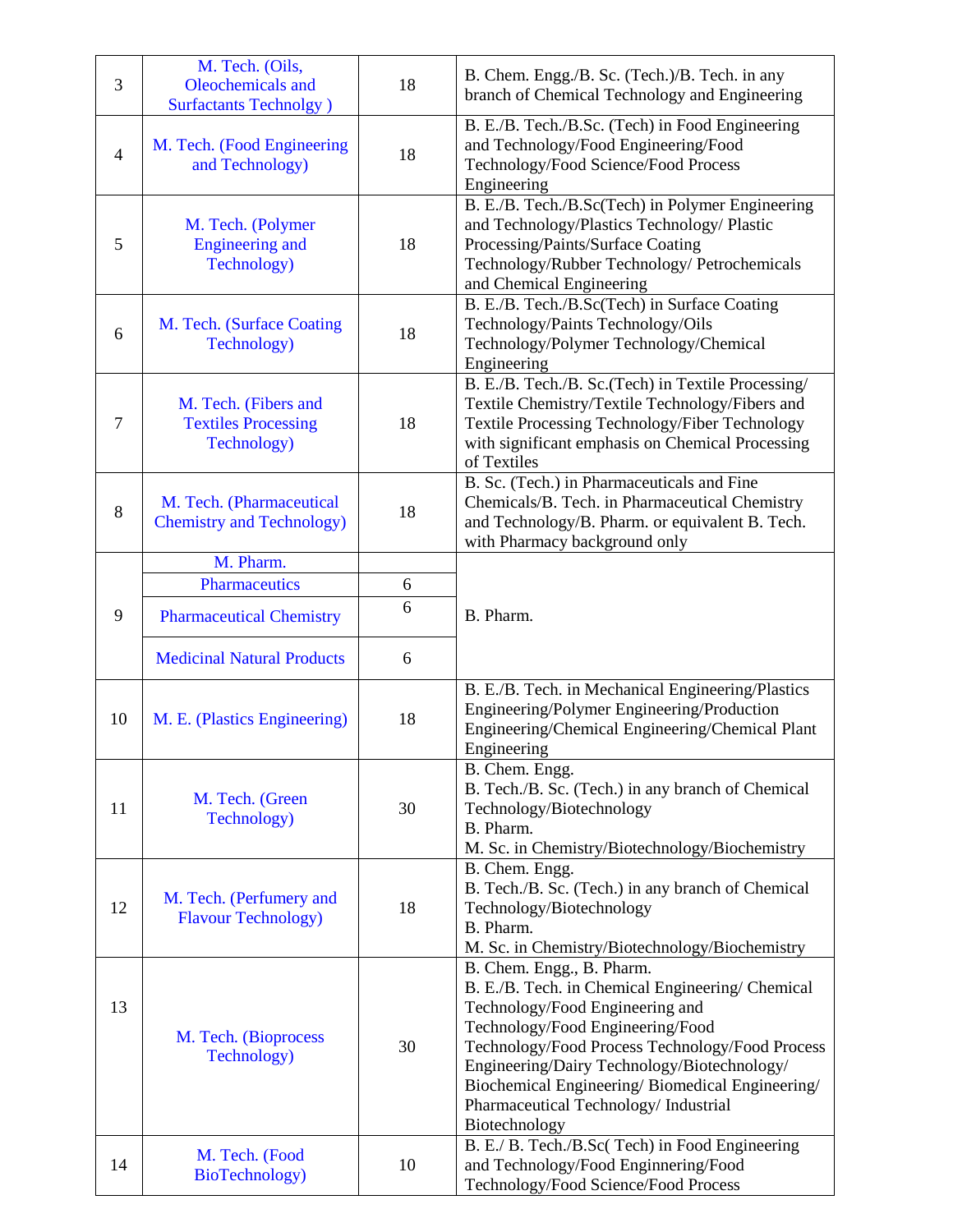|    |                                                       |       | Technology/Food Process Engineering/Dairy<br>Technology/Biotechnology/Biochemical<br>Engineering/Pharmaceutical Technology/Oil<br>Technology                                                                                            |
|----|-------------------------------------------------------|-------|-----------------------------------------------------------------------------------------------------------------------------------------------------------------------------------------------------------------------------------------|
| 15 | M. Tech. (Pharmaceutical<br>Biotechnology)            | $15*$ | B. Pharm.<br>B. Tech./B. Sc. (Tech.) /B. E. in<br>Biotechnology/Biochemical Engineering/<br>Pharmaceutical Technology/Industrial<br>Biotechnology<br>B. E./B. Tech. in Chemical Engineering/Biomedical<br>Engineering<br>B. Chem. Engg. |
| 16 | M. Sc. (Chemistry) By<br>Papers                       | 20    | B. Sc. with Chemistry as major subject and and<br>Mathematics at H.S.C Level or equivalent                                                                                                                                              |
| 17 | M. Sc. (Engineering<br><b>Mathematics</b> ) By Papers | 20    | B. Sc. with Mathematics/Statistics<br>B. Tech./B. E. with at least four Mathematics<br>courses                                                                                                                                          |
| 18 | M. Sc. (Physics) Material<br><b>Science By Papers</b> | 20    | B. Sc. with Physics at third year of the programme<br>B. E./B. Tech. only if equivalence committee at ICT<br>recommends based on syllabus                                                                                               |
| 19 | M. Sc. (Textile Chemistry)<br><b>By Papers</b>        | 20    | B. Sc. with Chemistry at the third year of<br>programme                                                                                                                                                                                 |

## **Master's (2 Yrs Full-time) Programmes at ICT-IOCB Campus**

| <b>Sr</b><br>N <sub>0</sub> | <b>Postgraduate Programme</b>                  | <b>Sanctioned</b><br><b>Intake</b> | <b>Required Qualification</b>                                                                                                                                                                                                                    |
|-----------------------------|------------------------------------------------|------------------------------------|--------------------------------------------------------------------------------------------------------------------------------------------------------------------------------------------------------------------------------------------------|
|                             | M. Tech. (Food Engineering)<br>and Technology) | 18                                 | B. E./B. Tech./B.Sc. (Tech) in Food Engineering<br>and Technology/Food Engineering/Food<br>Technology/Food Science/Food Process<br>Engineering                                                                                                   |
| $\mathfrak{D}$              | M. Tech. (Pharmaceutical<br>Technology)        | 18                                 | B. Sc. (Tech.) in Pharmaceuticals and Fine<br>Chemicals/B. Tech. in Pharmaceutical Chemistry<br>and Technology/B. Pharm. or equivalent with B.<br>Chem. Engg./B. E./B. Tech. background only                                                     |
| 3                           | M. Tech.<br>(Petrochemical<br>Engineering)     | 18                                 | B. Chem. Engg./B. E./B. Tech. in Chemical<br>Engineering/Chemical Technology/ Petroleum<br>Engineering, B. Tech. (Polymer Engineering<br>and Technology, B. E. (Polymer Engg./Plastic<br>Engg.), B. E. (Petrochemical<br>Engineering/Technology) |

### **Master's (2 Yrs Full-time) Programmes at ICT - MARJ Campus**

| <b>Sr</b><br>N <sub>0</sub> | <b>Postgraduate Programme</b>                 | <b>Sanctioned</b><br><b>Intake</b> | <b>Required Qualification</b>                                                                                                                                                                |
|-----------------------------|-----------------------------------------------|------------------------------------|----------------------------------------------------------------------------------------------------------------------------------------------------------------------------------------------|
|                             | M. Tech. (Food Engineering<br>and Technology) | 18                                 | B. E./B. Tech./B.Sc. (Tech) in Food Engineering<br>and Technology/Food Engineering/Food<br>Technology/Food Science/Food Process<br>Engineering                                               |
| $\overline{2}$              | M. Tech. (Pharmaceutical<br>Technology)       | 18                                 | B. Sc. (Tech.) in Pharmaceuticals and Fine<br>Chemicals/B. Tech. in Pharmaceutical Chemistry<br>and Technology/B. Pharm. or equivalent with B.<br>Chem. Engg./B. E./B. Tech. background only |